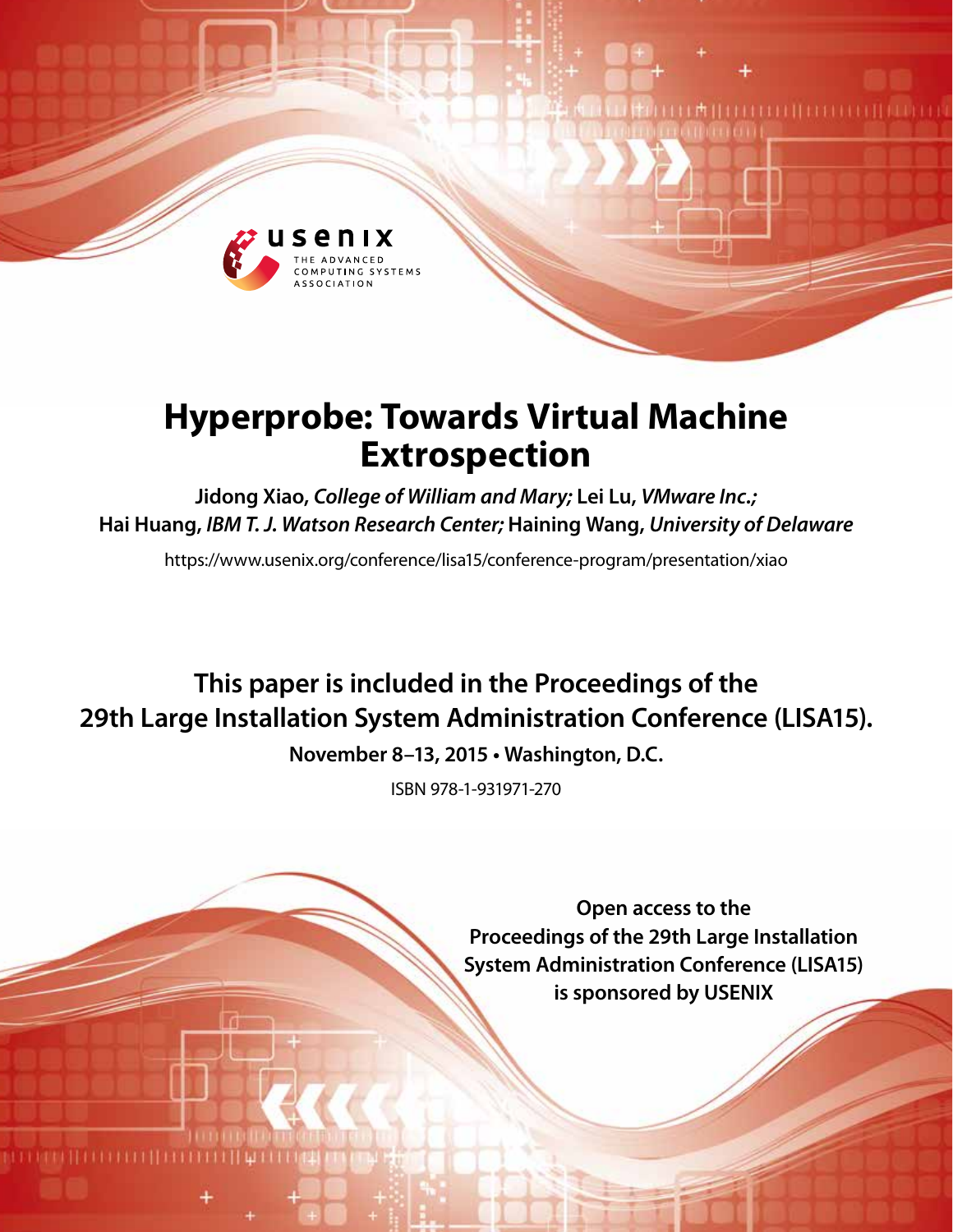## Hyperprobe: Towards Virtual Machine Extrospection

Jidong Xiao *College of William and Mary [jxiao@email.wm.edu](mailto:jxiao@email.wm.edu)*

Lei Lu *VMware Inc. [llei@vmware.com](mailto:llei@vmware.com)*

Hai Huang *IBM T.J. Watson Research Center [haih@us.ibm.com](mailto:haih@us.ibm.com)*

Haining Wang *University of Delaware [hnw@udel.edu](mailto:hnw@udel.edu)*

#### Abstract

In a virtualized environment, it is not difficult to retrieve guest OS information from its hypervisor. However, it is very challenging to retrieve information in the reverse direction, i.e., retrieve the hypervisor information from within a guest OS, which remains an open problem and has not yet been comprehensively studied before. In this paper, we take the initiative and study this reverse information retrieval problem. In particular, we investigate how to determine the host OS kernel version from within a guest OS. We observe that modern commodity hypervisors introduce new features and bug fixes in almost every new release. Thus, by carefully analyzing the seven-year evolution of Linux KVM development (including 3485 patches), we can identify 19 features and 20 bugs in the hypervisor detectable from within a guest OS. Building on our detection of these features and bugs, we present a novel framework called Hyperprobe that for the first time enables users in a guest OS to automatically detect the underlying host OS kernel version in a few minutes. We implement a prototype of Hyperprobe and evaluate its effectiveness in five real world clouds, including Google Compute Engine (a.k.a. Google Cloud), HP Helion Public Cloud, ElasticHosts, Joyent Cloud, and CloudSigma, as well as in a controlled testbed environment, all yielding promising results.

## 1 Introduction

As virtualization technology becomes more prevalent, a variety of security methodologies have been developed at the hypervisor level, including intrusion and malware detection [26, 30], honeypots [48, 31], kernel rootkit defense [42, 40], and detection of covertly executing binaries [36]. These security services depend on the key factor that the hypervisor is isolated from its guest OSes. As the hypervisor runs at a more privileged level than its guest OSes, at this level, one can control physical resources, monitor their access, and be isolated from tampering against attackers from the guest OS. Monitoring of fine-grained information of the guest OSes from the underlying hypervisor is called virtual machine introspection (VMI) [26]. However, at the guest OS level retrieving information about the underlying hypervisor becomes very challenging, if not impossible. In this paper, we label the reverse information retrieval with the coined term virtual machine extrospection (VME). While VMI has been widely used for security purposes during the past decade, the reverse direction VME—the procedure that retrieves the hypervisor information from the guest OS level—is a new topic and has not been comprehensively studied before.

VME can be critically important for both malicious attackers and regular users. On one hand, from the attackers' perspective, when an attacker is in control of a virtual machine (VM), either as a legal resident or after a successful compromise of the victim's VM, the underlying hypervisor becomes its attacking target. This threat has been demonstrated in [35, 21], where an attacker is able to mount a privilege escalation attack from within a VMware virtual machine and a KVM-based virtual machine, respectively, and then gains some control of the host machine. Although these works demonstrate the possibility of such a threat, successful escape attacks from the guest to the host are rare. The primary reason is that most hypervisors are, by design, invisible to the VMs. Therefore, even if an attacker gains full control of a VM, a successful attempt to break out of the VM and break into the hypervisor requires an in-depth knowledge of the underlying hypervisor, e.g., type and version of the hypervisor. However, there is no straightforward way for attackers to obtain such knowledge.

On the other hand, benign cloud users may also need to know the underlying hypervisor information. It is commonly known that hardware and software systems both have various bugs and vulnerabilities, and different hardware/software may exhibit different vulnerabilities. Cloud customers, when making decisions on the choice of a cloud provider, may want to know more informa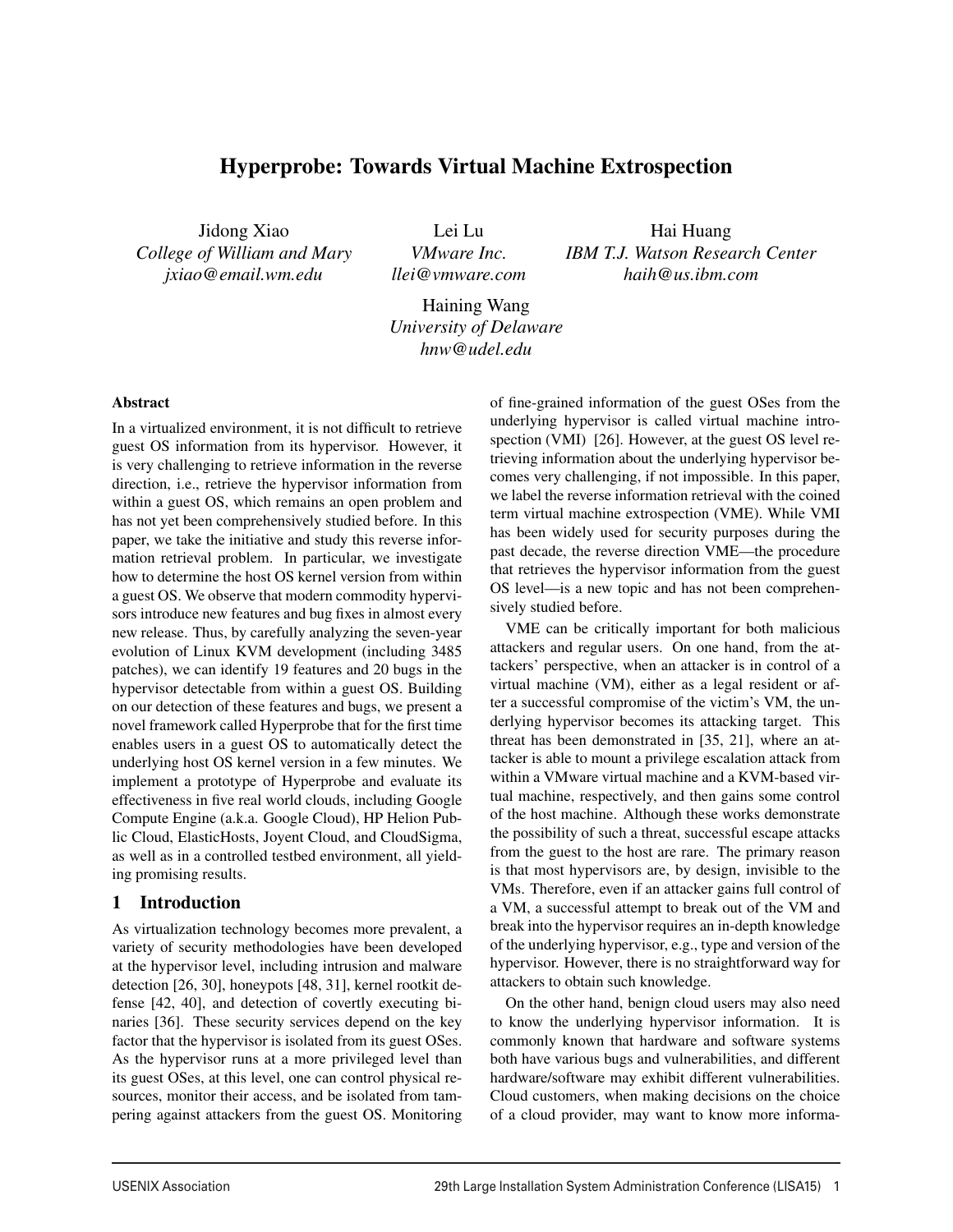tion about the underlying hardware or software. This will help customers determine whether the underlying hardware/software can be trusted, and thus help them decide whether or not to use this cloud service. However, for security reasons, cloud providers usually do not release such sensitive information to the public or customers.

Whereas research efforts have been made to detect the existence of a hypervisor [25, 22, 24, 50], from a guest OS, to the best of our knowledge, there is no literature describing how to retrieve more detailed information about the hypervisor, e.g., the kernel version of the host OS, the distribution of the host OS (Fedora, SuSE, or Ubuntu?), the CPU type, the memory type, or any hardware information. In this paper, we make an attempt to investigate this problem. More specifically, as a first step towards VME, we study the problem of detecting/inferring the host OS kernel version from within a guest OS, and we expect our work will inspire more attention on mining the information of a hypervisor. The major research contributions of our work are summarized as follows:

- We are the first to study the problem of detecting/inferring the host OS kernel version from within a VM. Exploring the evolution of Linux KVM hypervisors, we analyze various features and bugs introduced in the KVM hypervisor; and then we explain how these features and bugs can be used to detect/infer the hypervisor kernel version.
- We design and implement a novel, practical, automatic, and extensible framework, called Hyperprobe, for conducting the reverse information retrieval. Hyperprobe can help users in a VM to automatically detect/infer the underlying host OS kernel version in less than five minutes with high accuracy.
- We perform our experiments in five real world clouds, including Google Compute Engine [3], HP Helion Public Cloud [29], ElasticHosts [20], Joyent Cloud [8], and CloudSigma [19], and our experimental results are very promising. To further validate the accuracy of Hyperprobe, we perform experiments in a controlled testbed environment. For 11 of the 35 kernel versions we studied, Hyperprobe can correctly infer the exact version number; for the rest, Hyperprobe can narrow it down to within 2 to 5 versions.

## 2 Background

Hypervisor, also named as virtual machine monitor, is a piece of software that creates and manages VMs. Traditionally, hypervisors such as VMware and Virtual PC use the technique of binary translation to implement virtualization. Recently, x86 processor vendors including Intel and AMD released their new architecture extensions to support virtualization. Those hypervisors that use binary translation are called software-only hypervisors, and recent hypervisors that take advantage of these processor extensions are called hardware assisted hypervisors [12]. In this paper, we focus on a popular hardware assisted commodity hypervisor, Linux KVM. We develop our framework and perform experiments on a physical machine with Linux OS as the host, which runs a KVM hypervisor, and a VM is running on top of the hypervisor. Our study covers Linux kernel versions from 2.6.20 to 3.14. While 2.6.20, released in February 2007, is the first kernel version that includes KVM, 3.14, released in March 2014, is the latest stable kernel at the time of this study. More specifically, we study the evolution of KVM over the past seven years and make three major observations. In this section, we briefly describe Linux KVM and report our observations.

## 2.1 Linux KVM

KVM refers to kernel-based virtual machine. Since Linux kernel version 2.6.20, KVM is merged into the Linux mainline kernel as a couple of kernel modules: an architecture independent module called kvm.ko, and an architecture dependent module called either kvm-intel.ko or kvm-amd.ko. As a hardware assisted virtualization technology, KVM relies heavily on the support of the underlying CPUs and requires different implementations for different CPU vendors, such as Intel VT-x and AMD SVM. Figure 1 illustrates the basic architecture of KVM. KVM works inside a host kernel and turns the host kernel into a hypervisor. On top of the hypervisor, there can be multiple VMs. Usually KVM requires a user-level tool called Qemu to emulate various devices, and they communicate using predefined ioctl commands.

Over the years, KVM has changed significantly. The original version in 2.6.20 consists of less than 20,000 lines of code (LOC); but in the latest 3.14 version, KVM modules consist of about 50,000 LOC. The reason of such growth is that 3485 KVM related patches have been released by Linux mainline kernel<sup>1</sup>. By carefully analyzing these patches, we make a few important observations about the evolution of the KVM development process.

First, while ideally hypervisors should be transparent to guest OSes, this is not realistic. In particular, during its development process, on the one hand, KVM exposes more and more processor features to a guest OS; on the other hand, KVM has been provided with many paravirtualization features. These changes improve performance but at the cost of less transparency.

Second, for the sake of better resource utilization, KVM has also included several virtualization-specific features, e.g., nested virtualization [16] and kernel same

<sup>1</sup>KVM has recently started supporting non-x86 platform, such as ARM and PPC; however, in this study, we only consider patches for x86 platforms, i.e., the number 3485 does not include the patches for the non-x86 platforms.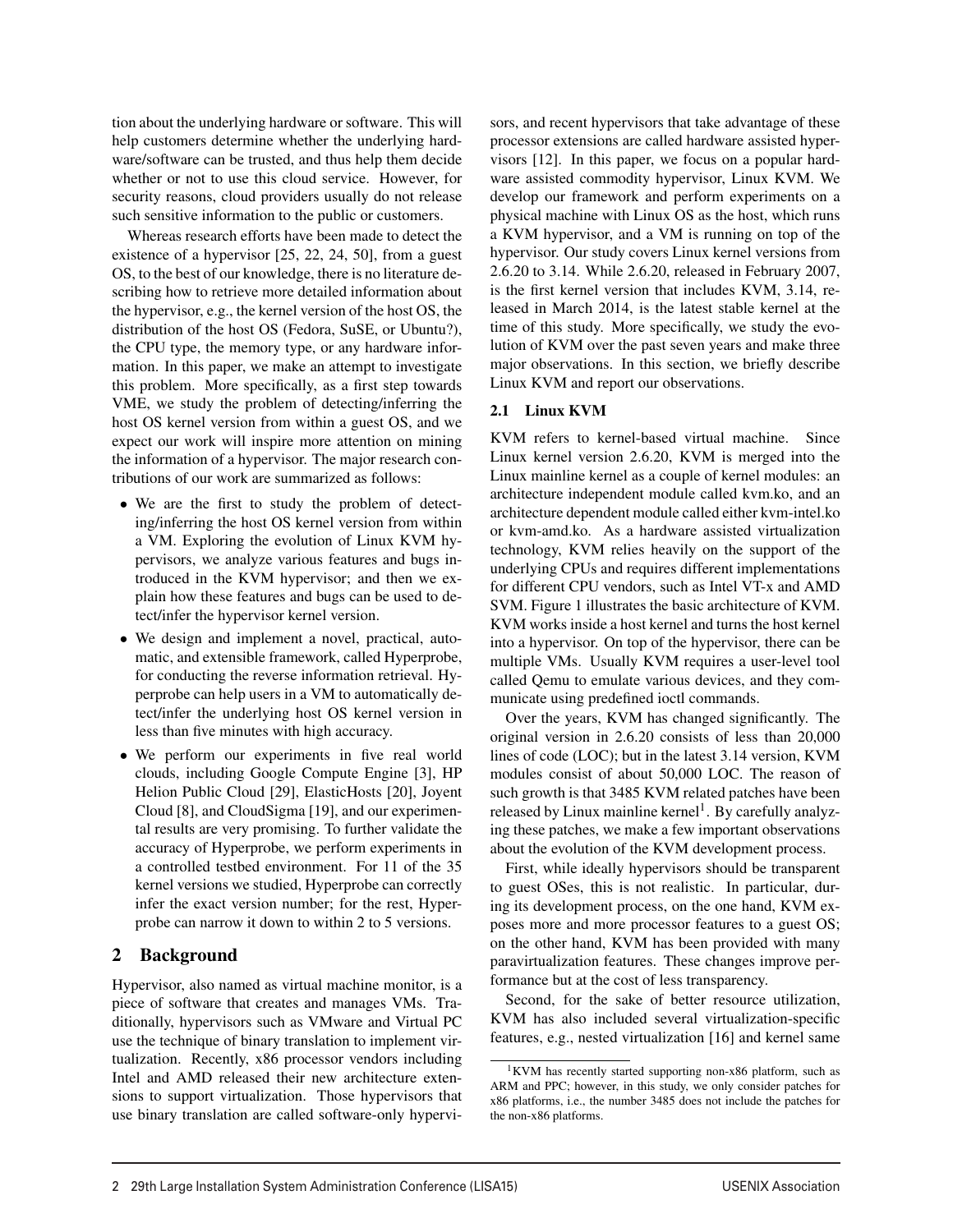| <b>Normal User</b> | Normal User    | Qemu<br>App        | Qemu<br>App        |
|--------------------|----------------|--------------------|--------------------|
| <b>Process</b>     | <b>Process</b> | Guest<br><b>OS</b> | Guest<br><b>OS</b> |
|                    | Linux Kernel   | <b>KVM</b>         |                    |

*Figure 1:* KVM Overview

page merging (KSM) [15], many of which can be detected from within the guest OS.

Third, similar to all other large projects, KVM have bugs. Among the 3485 patches, about 30% of them are bug fixes. In particular, we notice that a common type of bugs in KVM is related to registers. This reflects the fact that emulating a CPU is hard. Since a modern CPU defines hundreds of registers, emulating the behaviors of various registers correctly is challenging. Failing to do so usually causes various unexpected results. In fact, register related bugs have been reported on a regular basis.

During our study, we discover that these features and bugs can help us determine the underlying hypervisor kernel version. A more detailed description of our design approach is presented in Section 3.

### 2.2 Intel VT-x Extension

As a hardware assisted hypervisor, KVM relies on the virtualization extensions of the underlying processors. In 2006, both Intel (VT-x) and AMD (AMD-SVM) introduced hardware virtualization extensions in their x86 processors. According to their respective manuals, these two technologies are very similar to each other. Because our current implementation of Hyperprobe is based on the Intel processors, we will briefly describe Intel VT-x.

The key concept of Intel VT-x is that the CPU is split into the root mode and the non-root mode. Generally, the hypervisor runs in the root mode and its guests run in the non-root mode. Transitions from the root mode to the non-root mode are called VM entries, and transitions from the non-root mode to the root mode are called VM exits. The hypervisor can specify which instructions and events cause VM exits. These VM exits actually allow the hypervisor to retain control of the underlying physical resources. An example of a VM exit is, when a guest OS attempts to access sensitive registers, such as control registers or debug registers, it would cause a VM exit. A handler defined by the hypervisor will then be invoked, and the hypervisor will try to emulate the behavior of the registers. As mentioned above, given the large number of registers, register emulation is hard and error-prone.

The first generation of Intel VT-x processors mainly simplifies the design of hypervisors. But since then, more and more features have been included in their later processor models. To name a few, Extended Page Table (EPT), which aims to reduce the overhead of address translation, is introduced by Intel since Nehalem processors, and VMCS shadow, which aims to accelerate nested virtualization, is introduced since Haswell. Once these new hardware features are released, modern hypervisors such as KVM and Xen, provide their support for these new features on the software side.

## 3 Design

Hyperprobe framework has the following goals:

- Practical: The framework should detect the underlying hypervisor kernel version within a reasonable amount of time with high accuracy and precision. As more test cases are added to provide more vantage points of different kernel versions, its accuracy and precision should also be improved.
- Automatic: The framework should run test cases, collect and analyze results automatically without manual intervention. To this end, the test cases should not crash the guest or host  $OS<sup>2</sup>$ .
- Extensible: The framework should be easily extended to detect/infer future Linux kernel versions and to add more vantage points to previously released kernel versions. To this end, the whole framework should be modular, and adding modules to the framework should be easy. $3$

## 3.1 Technical Challenges

To meet these design goals, we faced several challenges: even though the hypervisor introduces new features frequently, how many of them are detectable from within the guest OS? Similarly, how many hypervisor bugs are detectable from within the guest OS?

After manually analyzing the aforementioned 3485 patches, we found a sufficient number of features and bugs that meet our requirements. Tables 1 and 2 illustrate the features and bugs we have selected for our framework. To exploit each, it would require an in-depth knowledge of the kernel and also a good understanding of the particular feature/bug. Due to limited space, we are not able to explain each of the features/bugs, but we will choose some of the more interesting ones and explain them in the next section as case studies. In this section, we elaborate on how we use these features and bugs to infer the underlying hypervisor kernel version.

## 3.2 KVM Features

3

KVM releases new features regularly. One may infer the underlying hypervisor kernel version using the following

<sup>&</sup>lt;sup>2</sup>Kernel bugs that cause guest or host OS to crash are very common, but we purposely avoided using them in our test cases. One could utilize these bugs to gain more vantage points, but they should be used with great caution.

<sup>&</sup>lt;sup>3</sup>We plan to make Hyperprobe an open source project so that everyone can contribute, making it more robust and accurate.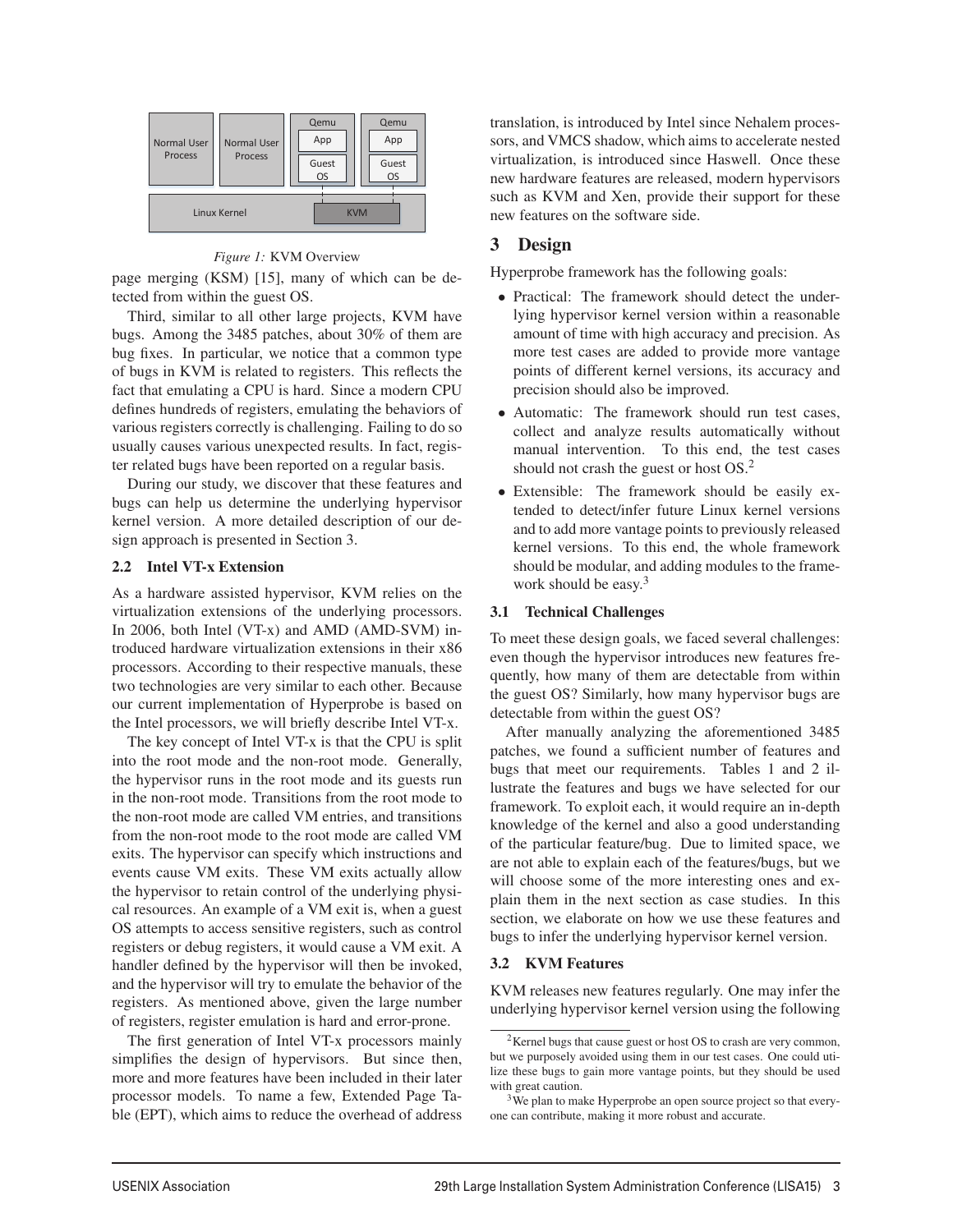| Kernel Major Version | Features                                | Description                                              |
|----------------------|-----------------------------------------|----------------------------------------------------------|
| 2.6.20               |                                         | KVM first merged into Linux mainline kernel              |
| 2.6.21               | Support MSR_KVM_API_MAGIC               | Custom MSR register support                              |
| 2.6.23               | SMP support                             | Support multiple processors for guest OS                 |
| 2.6.25               | Expose KVM CPUID to guest               | <b>KVM_CPUID_SIGNATURE</b>                               |
| 2.6.26               | EPT/NPT support                         | <b>Extended/Nested Page Table</b>                        |
| 2.6.27               | <b>MTRR</b> support                     | Support the memory type range registers for guest OS     |
| 2.6.30               | Debug register virtualization           | Add support for guest debug                              |
| 2.6.31               | POPCNT support                          | Support POPCNT instruction in guest OS                   |
| 2.6.32               | <b>KSM</b> support                      | Kernel Same Page Merging                                 |
| 2.6.34               | RDTSCP support, Microsoft Enlightenment | Support RDTSCP instruction and Microsoft Enlightenment   |
| 2.6.35               | New kymclock interface                  | Support paravirtualized clock for the guest              |
| 2.6.38               | Support MSR_KVM_ASYNC_PF_EN             | Enable asynchronous page faults delivery                 |
| 3.1                  | Add "steal time" guest/host interface   | Enable steal time                                        |
| 3.2                  | Support HV_X64_MSR_APIC_ASSIST_PAGE     | Support for Hyper-V lazy EOI processing                  |
| 3.3                  | PMU v2 support                          | Expose a version 2 of Performance Monitor Units to guest |
| 3.6                  | Support MSR_KVM_PV_EOI_EN               | Support End of Interrupt Paravirtualization              |
| 3.10                 | Support preemption timer for guest      | Support preemption timer for guest                       |
| 3.12                 | Nested EPT                              | Expose Nested Extended Page Table to guest OS            |
| 3.13                 | Support Nested EPT 2MB pages            | Expose 2MB EPT page to guest                             |
| 3.14                 | Support HV_X64_MSR_TIME_REF_COUNT       | Support for Hyper-V reference time counter               |

*Table 1:* Features We Use in Current Implementation of Hyperprobe

*Table 2:* Bugs We Use in Current Implementation of Hyperprobe

| Fixed  | <b>Bug Description</b>                                          | Intro'ed |  |  |
|--------|-----------------------------------------------------------------|----------|--|--|
| 2.6.22 | MSR_IA32_MCG_STATUS not writable                                | 2.6.20   |  |  |
| 2.6.23 | <b>MSR_IA32_EBL_CR_POWERON</b><br>not readable                  |          |  |  |
| 2.6.25 | MSR_IA32_MCG_CTL not readable                                   | 2.6.20   |  |  |
| 2.6.26 | <b>MSR_IA32_PERE_STATUS</b><br>wrong return value upon read     | 2.6.20   |  |  |
| 2.6.28 | MSR_IA32_MC0_MISC+20 not readable                               | 2.6.20   |  |  |
| 2.6.30 | MSR_VM_HSAVE_PA not readable                                    | 2.6.20   |  |  |
| 2.6.31 | MSR_K7_EVNTSEL0 not readable                                    | 2.6.20   |  |  |
| 2.6.32 | DR register unchecked access                                    | 2.6.20   |  |  |
| 2.6.34 | No support for clear bit 10 of<br>msr register MSR_IA32_MC0_CTL | 2.6.20   |  |  |
| 2.6.35 | No support for write<br>0x100 to MSR_K7_HWCR                    |          |  |  |
| 2.6.37 | MSR_EBC_FREQUENCY_ID not readable                               | 2.6.20   |  |  |
| 2.6.39 | MSR_IA32_BBL_CR_CTL3 not readable                               | 2.6.20   |  |  |
| 3.2    | <b>MSR_IA32_UCODE_REV</b><br>returns invalid value upon read    | 2.6.20   |  |  |
| 3.4    | Write 0x8 to MSR_K7_HWCR is buggy                               | 2.6.20   |  |  |
| 3.5    | CPUID returns incorrect value<br>for KVM leaf 0x4000000         | 2.6.25   |  |  |
| 3.8    | MSR_IA32_TSC_ADJUST not readable                                | 2.6.20   |  |  |
| 3.9    | MSR_AMD64_BU_CFG2 not readable                                  | 2.6.20   |  |  |
| 3.10   | MSR_JA32_VMX_ENTRY_CTLS<br>is not set properly as per spec      | 3.1      |  |  |
| 3.12   | <b>MSR_IA32_FEATURE_CONTROL</b><br>behave weirdly               | 3.1      |  |  |
| 3.14   | <b>MSR_JA32_APICBASE</b><br>reserve bit is writable             | 2.6.20   |  |  |



*Figure 2:* An Inferring Example of The Hyperprobe

logic: if feature *A* is introduced in 2.6.30 and feature *B* is introduced in 2.6.35, then if one can detect feature *A* but not *B*, one may infer that the underlying host kernel version is between 2.6.30 and 2.6.34. However, this may lead to inaccuracies. Since even if feature B is introduced into the Linux mainline kernel on a particular release, the feature could be disabled by system administrators. Therefore, even if feature *B* is not detected, it does not mean the underlying hypervisor kernel version is older than 2.6.35. Such customizations could impact precision.

To avoid such inaccuracies, Hyperprobe uses the following strategy to handle the existence or non-existence of a kernel feature: if we detect a feature exists, we assert that the underlying hypervisor kernel version is no older than the version in which this feature was first introduced. By designing test cases that detect these features, we report a minimum version number. *This number can be viewed as the lower bound of the underlying hypervisor kernel version.*

## 3.3 KVM Bugs and Bug Fixes

KVM has bugs and bug fixes like any other software. If bugs can be detected from within the guest OS, then one may infer the underlying hypervisor kernel version using the following logic: assuming bug *A* is fixed in kernel version 2.6.30, and bug *B* is fixed in kernel version 2.6.35. If one detects that bug *A* does not exist but bug *B* does, one may infer that the underlying hypervisor kernel is between 2.6.30 and 2.6.34. Similarly, this may lead to inaccuracies, as a bug could be manually fixed in an older kernel without updating the entire kernel. Therefore, the non-existence of a bug does not necessarily mean the kernel is newer than a particular version.

To avoid such inaccuracies, Hyperprobe uses the following strategy to handle the existence or non-existence of a kernel bug: if a bug is detected, we assert that the underlying kernel version is older than the kernel version where this bug is fixed. By creating test cases that detect kernel bugs, we report a maximum version num-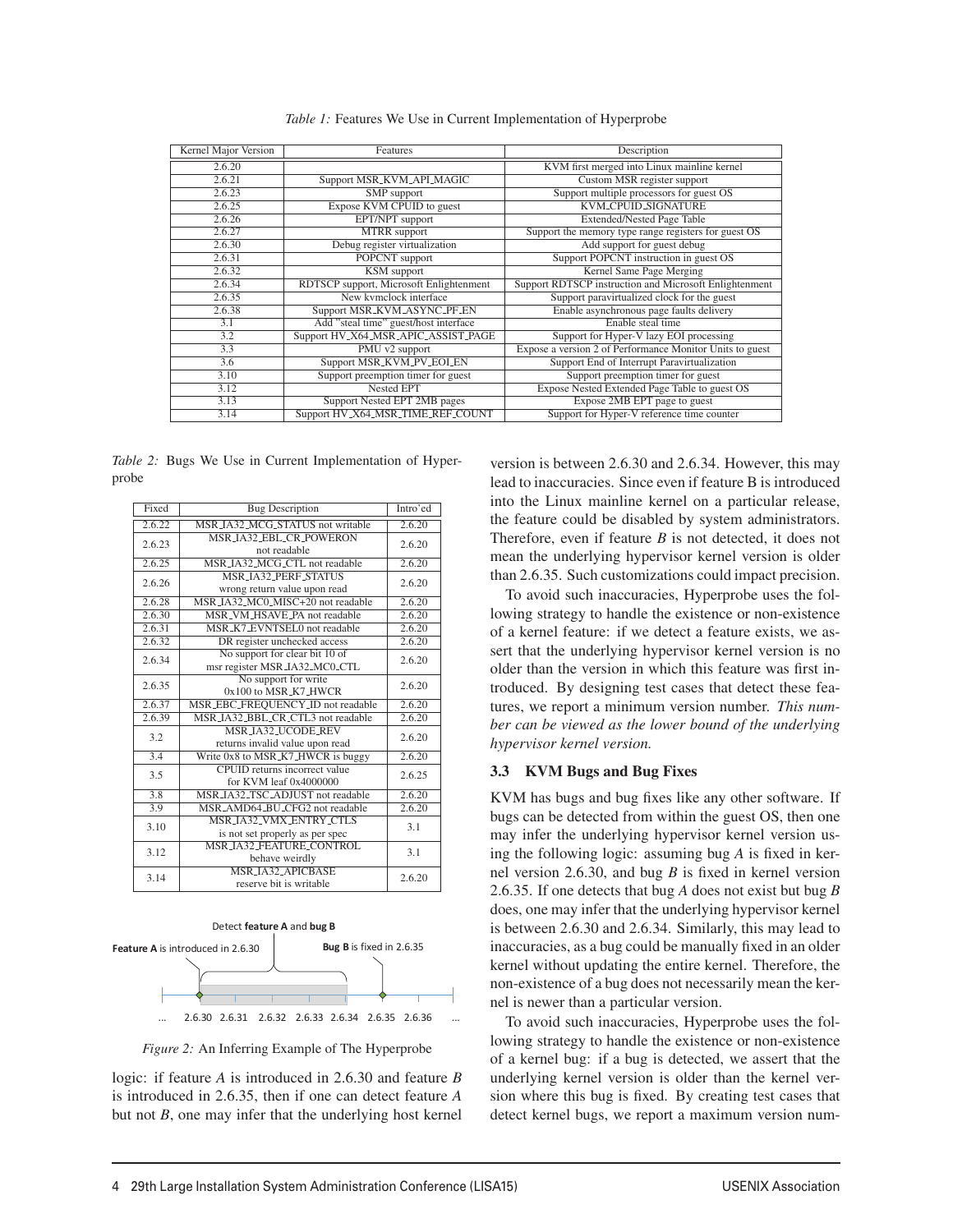ber. *This number can be viewed as the upper bound of the underlying hypervisor kernel version*. Along with the test cases that detect kernel features, which can report a lower bound, we can then narrow down the hypervisor kernel to a range of versions. Figure 2 illustrates an example: upon the detection of feature A and bug B, we report that the hypervisor has kernel version 2.6.30 as the lower bound and 2.6.34 as the upper bound.

## 4 Implementation

Our framework implementation consists of 3530 lines of C code (including comments). To meet the extensible goal, we implement the framework of Hyperprobe in a very modular fashion. More specifically, we design 19 test cases for feature detection and 20 test cases for bug detection. Each test case is designed for detecting a specific feature or bug, and is therefore independent of any other test cases. On average, each test case consists of 80 lines of C code. Such a design model makes Hyperprobe fairly extensible. If we identify any other detectable features or bugs later, they can be easily added.

We define two linked lists, named *kvm feature testers* and *kvm bug testers*. The former includes all the feature test cases, and the latter includes all the bug test cases. Each feature test case corresponds to a kernel version number, which represents the kernel in which the feature is introduced. The feature test cases are sorted using this number and the bug test cases are organized similarly.

Hyperprobe executes as follows. The detection algorithm involves two steps. First, we call the feature test cases in a descending order. As soon as a feature test case returns true, which suggests the feature exists, we stop the loop and report the corresponding number as the lower bound. Second, we call the bug test cases in an ascending order. As soon as a bug test case returns true, which suggests the bug exists, we stop the loop and report the corresponding number as the upper bound.

Most hypervisor kernel features and bugs that we have chosen in this study can be easily detected within the guest OS. In what follows, we describe some of the more interesting ones as case studies.

#### 4.1 Case Studies: Kernel Features

#### 4.1.1 Kernel Samepage Merging

Kernel samepage merging (KSM) [15], introduced in Linux kernel 2.6.32, is a mechanism to save memory, allowing memory overcommitment. This is a crucial feature in a virtualized environment, where there could be a large number of similar VMs running on top of one hypervisor. Other popular hypervisors, such as Xen and VMware, have also implemented similar features [49, 27]. Consequently, if we can detect KSM is enabled we can ascertain that the underlying hypervisor kernel is newer than or equal to version 2.6.32.



*Figure 3:* Kernel Same Page Merging (a) merging identical pages (b) a copy-on-write technique is used when a shared page is modified

KSM scans memory pages and merges those that are identical. Merged pages are set to be copy-on-write, illustrated in Figure 3. This technique is widely used, and it has been proven to be effective in saving memory. However, due to copy-on-write, a write to a shared page incurs more time than a write to a non-shared page. Existing research [46, 50] has shown that this timing difference is large enough to tell if KSM is enabled.

Algorithm 1 describes the procedure of testing KSM. The basic idea of this algorithm is as follows. We first load a random file into memory and write to each page of this file (in memory), then we record the accumulated write access time and call this time *t1*. Next, we load this file again into two separate memory regions, and wait for some time. If KSM is enabled, the identical pages between these two files will be merged. We then write into each page of this file (in memory), and record the accumulated write access time as *t2*. If *t2* is significantly larger than *t1*, namely, the ratio t2/t1 is greater than a predefined threshold, we assume KSM is enabled; otherwise, we assume it is not enabled. In fact, in our testbed, we observe that *t2* is as much as 10 times larger than *t1*. Even in five real cloud environments, we observe that *t2* is still 2 to 5 times larger than *t1*. Thus, we choose 2 as the threshold to detect if KSM is enabled or not.

## 4.1.2 Extended Page Table (EPT)

Traditionally, commercial hypervisors including KVM, Xen, and VMware, all use the shadow page table technique to manage VM memory. The shadow page table is maintained by the hypervisor and stores the mapping between guest virtual address and machine address. This mechanism requires a serious synchronization effort to make the shadow page table consistent with the guest page table. In particular, when a workload in the guest OS requires frequent updates to the guest page tables, this synchronization overhead can cause very poor performance. To address this problem, recent architecture evolution in x86 processors presents the extended/nested page table technology (Intel EPT and AMD NPT). With this new technology, hypervisors do not need to main-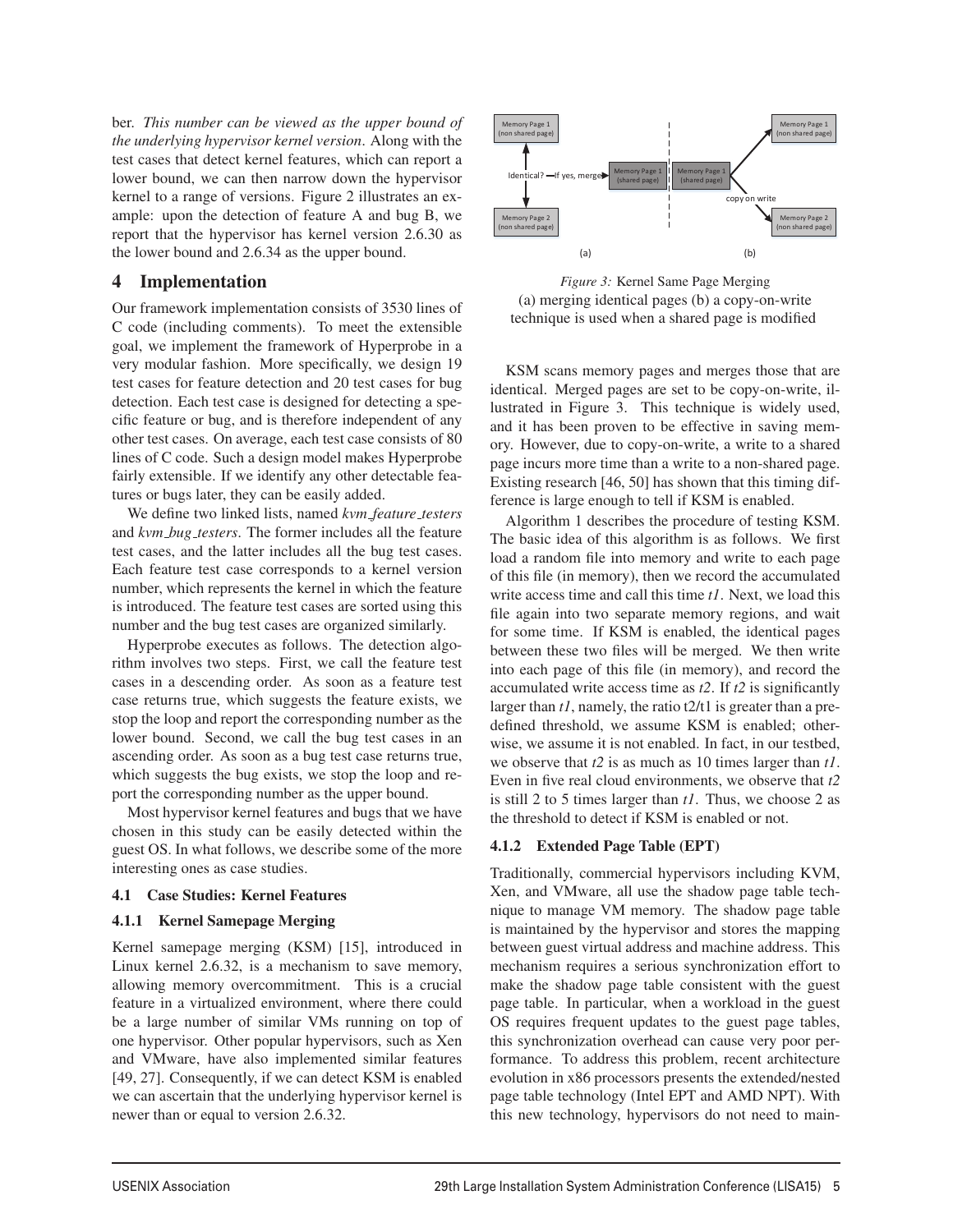Algorithm 1: Detecting KSM

|                  | Global Var: file                                         |
|------------------|----------------------------------------------------------|
|                  | 1 Procedure test_ksm()                                   |
| $\overline{2}$   | load_file_once_into_memory(file);                        |
|                  | // record the clock time before we write                 |
|                  | to each page of the file                                 |
| 3                | $time1 \leftarrow clock_qettime();$                      |
| $\Delta$         | foreach page of file in memory do                        |
| 5                | write to that page;                                      |
|                  | // record the clock time before we write                 |
|                  | to each page of the file                                 |
| 6                | $time2 \leftarrow clock_qettime();$                      |
| 7                | $t1 \leftarrow \text{diff}(\text{time1}, \text{time2});$ |
| 8                | load_file_twice_into_memory(file);                       |
|                  | // sleep and hope the two copies will be                 |
|                  | merged                                                   |
| $\boldsymbol{9}$ | sleep (NUM_OF_SECONDS);                                  |
|                  | // record the clock time before we write                 |
|                  | to each page of the file                                 |
| 10               | $time1 \leftarrow clock_qettime();$                      |
| 11               | foreach page of file in memory do                        |
| 12               | write to that page;                                      |
|                  | // record the clock time after we write                  |
|                  | to each page of the file                                 |
| 13               | $time2 \leftarrow clock_q$ ettime();                     |
| 14               | $t2 \leftarrow \text{diff}(\text{time1}, \text{time2});$ |
| 15               | ratio $\leftarrow t2/t1$ ;                               |
| 16               | if $ratio > KSM$ THRESHOLD then                          |
| 17               | return $1$ ;                                             |
| 18               | else                                                     |
| 19               | return $0$ :                                             |
|                  |                                                          |

tain shadow page tables for the VMs, and hence avoid the synchronization costs of the shadow page table scenario. The difference between shadow page table and extended page table is illustrated in Figure 4.

Before kernel 2.6.26, KVM uses shadow page table to virtualize memory. Since kernel 2.6.26, KVM starts to support Intel EPT and enable it by default. Therefore, if we can detect the existence of EPT from within the guest OS, we can assume the underlying hypervisor kernel is newer than or equal to version 2.6.26. Algorithm 2 describes the EPT detection mechanism, and we derive this algorithm from the following observations:

- On a specific VM, no matter whether the underlying hypervisor is using shadow page table or EPT, the average time to access one byte in memory is very stable. We have measured this across 30 virtual machines (with different hardware and software configurations). Note that although the time cost may vary across different machines, it remains nearly the same when we switch from EPT to shadow page table, or from shadow page table to EPT.
- When running a benchmark that requires frequent memory mapping changes, EPT offers significant performance improvements over shadow page table. Particularly, we choose the classic forkwait microbenchmark, which has been widely employed [12,



(a) shadow page table (b) extended page table *Figure 4:* Shadow Page Table and Extended Page Table

process creation and destruction very aggressively. Similar to  $[17]$ , we have tested the forkwait miware and software configurations), and have consis-13, 17],to evaluate virtualization performance. The main part of this benchmark repeats the operation of crobenchmark across 30 VMs (with different hardtently observed that EPT offers approximately 600% performance gains over shadow page table.

Therefore, our algorithm can be elaborated as follows. First we allocate a memory page, compute the average time to access one byte of the memory page, and use this average time as a baseline. Next, we run the forkwait microbenchmark, compute the average time to fork-wait one process, and record the ratio between these two average times (average time to fork-wait one process divided by average time to access one byte of memory page). On all VMs we have tested, this ratio is larger than 100,000 when the hypervisor is using shadow page table, and it is usually between 10,000 to 20,000 when the hypervisor is using EPT. Therefore, we can choose a threshold, and if the ratio is less than that threshold, we assume the underlying hypervisor is using EPT; otherwise, we assume it is using shadow page table. Our current implementation uses 30,000 as the threshold.

## 4.1.3 Emulating Hyper-V and Support Microsoft Enlightenment

Microsoft Enlightenment is an optimization made by Microsoft to Windows systems when running in a virtualized environment. The key idea is to let the guest OS be aware of the virtualized environment, and therefore tune its behavior for performance improvement. Recent Windows systems, such as Windows Server 2008, and Windows Vista, are fully enlightened [45, 43], which means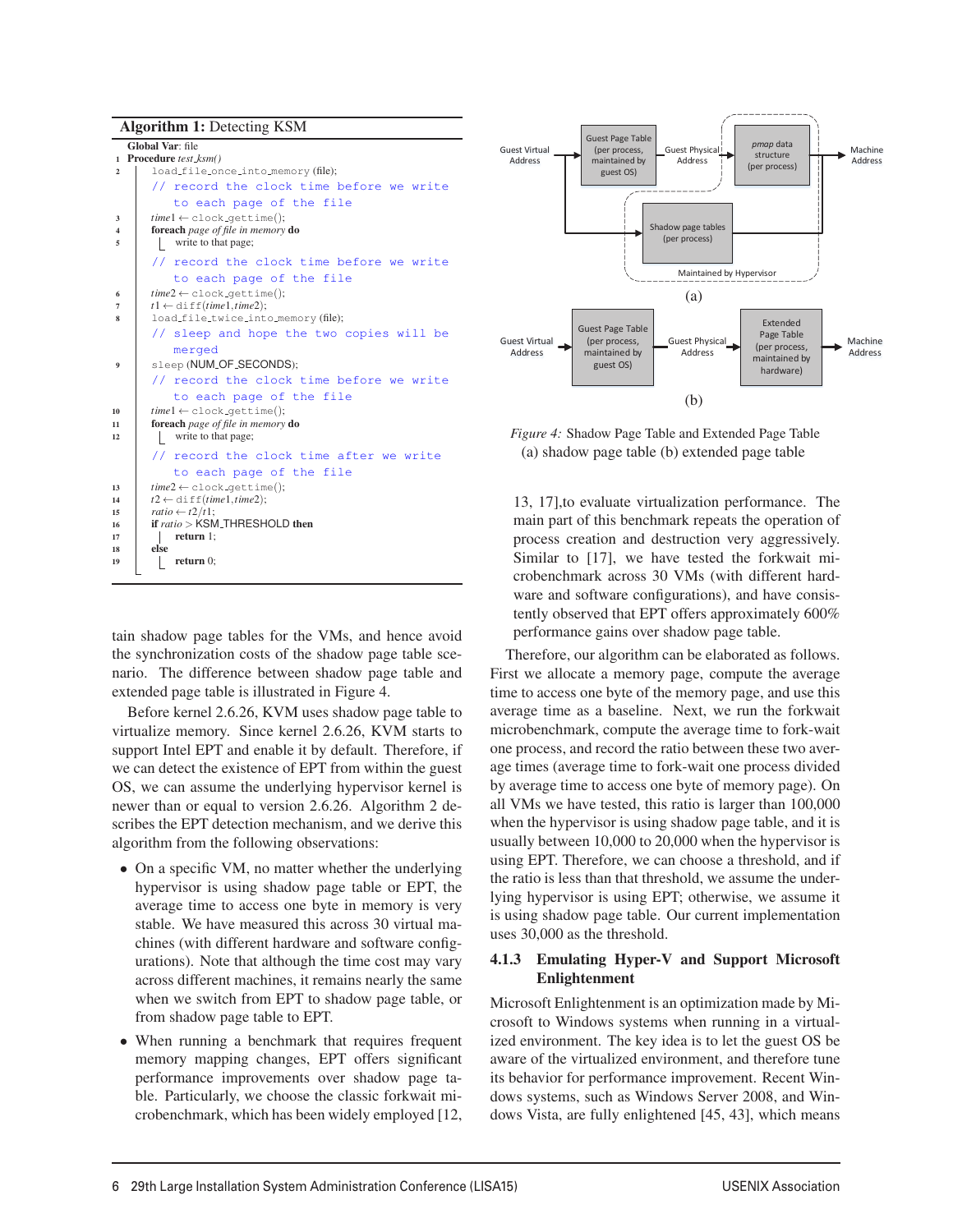Algorithm 2: Detecting EPT



they take full advantage of the possible enlightenments.

Microsoft Enlightenment was originally designed for Hyper-V, but Microsoft provides APIs for other hypervisors to utilize this optimization. Since kernel 2.6.34, KVM has started utilizing these APIs and supporting Microsoft Enlightenment. According to the Hyper-V specification [6, 7], several synthetic registers are defined, including HV X64 GUEST OS ID, HV X64 HYPERCALL, HV X64 VP INDEX, as well as the EOI/TPR/ICR APIC registers. Details of these registers are shown in Table 3. Before kernel 2.6.34, accessing these registers would generate a general protection fault, but since kernel 2.6.34, they should be accessible whether accessing from a Windows or Linux guest OS. Thus, we attempt to access these registers. If they are accessible, we assume the kernel version is newer than or equal to version 2.6.34; otherwise, the feature may not be present, but we do not make any assertion regarding the underlying kernel version. In addition, in some later kernel versions, more Hyper-V defined synthetic registers are emulated by KVM. For example, HV X64 MSR TIME REF COUNT is emulated in kernel 3.14. Thus, successful access to the register suggests that the underlying hypervisor kernel should be as new as 3.14.

### 4.2 Case Studies: Kernel Bugs

### 4.2.1 Debug Register Unchecked Access

Debug registers are protected registers. They should only be accessed by ring 0 code, namely kernel code. However, before kernel 2.6.32, KVM does not check the privilege of the guest code that accesses the debug registers. Therefore, any process, regardless of its current privilege level (CPL), is able to read from and write to debug registers. This leads to a security issue in the guest OS, as attackers might be able to implement the infamous DR rootkit [14, 28] without installing a kernel module, thus making the rootkit more difficult to detect even from the hypervisor level.

On kernel 2.6.32, KVM maintainer, Avi Kivity, submitted a patch that fixed this bug. The patch would check the CPL before accessing debug registers, and would generate a fault if the CPL is greater than zero. We built a simple test case based on this bug. The basic idea is to use the fork system call to create a child process, and let the child process try to access a debug register. If the bug is fixed, the child process should be terminated by a segmentation fault signal. But if the bug has not yet been fixed, the child process will continue to run and eventually exit normally. Therefore, we let the parent process wait until the child process exits, and check the exit status of the child process. If it exits normally, we report the bug still exists; otherwise, we report the bug is fixed.

#### 4.2.2 Model Specific Register (MSR) Bugs

CPU vendors such as Intel and AMD define hundreds of model specific registers on their processors. Some of these registers are common across different types of processors, while others might only exist in a specific processor. Due to the large variety of such registers, over the years, emulating the behavior of these registers has always been a painful task in modern hypervisors. Because of this, Andi Kleen, a key maintainer of Linux kernels, who used to be in charge of the x86 64 and i386 architectures, believes that it is impossible to emulate a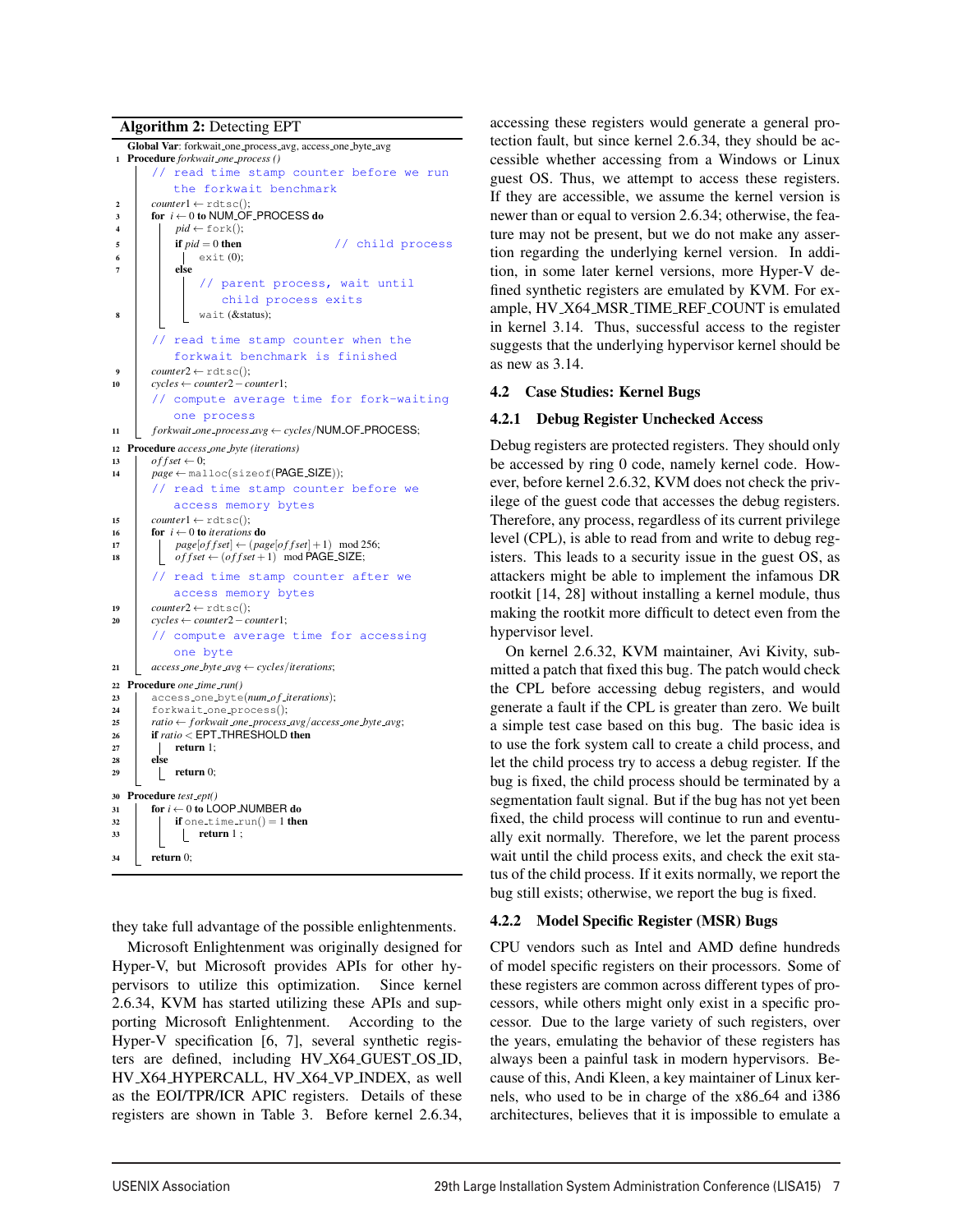*Table 3:* Hyper-V Defined Synthetic Registers

| Register Name               | <b>Address</b> | Description                                | Supported in Linux Kernel Since |
|-----------------------------|----------------|--------------------------------------------|---------------------------------|
| HV_X64_MSR_GUEST_OS_ID      | 0x40000000     | Used to identify guest OS                  | 2.6.34                          |
| HV_X64_MSR_HYPERCALL        | 0x40000001     | Used to enable/disable Hypercall           | 2.6.34                          |
| HV X64 MSR VP INDEX         | 0x40000002     | Used to identify virtual processor         | 2.6.34                          |
| HV_X64_MSR_EOI              | 0x40000070     | Fast access to APIC EOI register           | 2.6.34                          |
| HV_X64_MSR_ICR              | 0x40000071     | Fast access to APIC ICR register           | 2.6.34                          |
| HV_X64_MSR_TPR              | 0x40000072     | Fast access to APIC TPR register           | 2.6.34                          |
| HV_X64_MSR_APIC_ASSIST_PAGE | 0x40000073     | Used to enable/disable lazy EOI processing | 3.2                             |
| HV_X64_MSR_TIME_REF_COUNT   | 0x40000020     | Time reference counter                     | 3.14                            |

particular CPU 100% correctly [33].

However, incorrect emulation of these registers could cause problems in the guest OS. For example, to fix their hardware defects, Intel defines a capability in its Pentium 4, Intel Xeon, and P6 family processors called microcode update facility. This allows microcode to be updated if needed to fix critical defects. After microcode is updated, its revision number is also updated. BIOS or OS can extract this revision number via reading the MSR register IA32 UCODE REV, whose address is 0x8BH. Previously, in Linux kernel, when the guest tries to read this register, KVM would return an invalid value, which is 0, and this would cause Microsoft Windows 2008 SP2 server to exhibit the blue screen of death (BSOD). To fix this problem, since kernel 3.2, KVM reports a non-zero value when reading from IA32 UCODE REV. Details of this bug fix can be found in [47].

Our detection is also straightforward: Linux kernel provides a kernel module called *msr* that exports an interface through file /dev/cpu/cpuN/msr, where N refers to the CPU number. This interface allows a user level program to access MSR registers. Therefore, we can detect the bug by accessing this file with the address of IA32 UCDOE REV, which is 0x0000008b according to Intel's manual. If a read to this register returns 0, we can assert that the bug exists.

## 5 Evaluation

To demonstrate how Hyperprobe performs in the wild, we ran its test suite on VMs provisioned from different public cloud providers to detect their hypervisor kernel versions. In most cases, we were able to narrow the suspected hypervisor kernel versions down to a few; in one case, we even had an exact match. However, as public cloud providers do not disclose detailed information about the hypervisors they are using (for obvious security reasons), we had to find other means to confirm these results, such as user forums and white papers. Our results do coincide with what are being reported via these side channels. To more rigorously verify the accuracy of Hyperprobe, we also evaluated it in a controlled testbed environment across 35 different kernel versions with very encouraging results.

### 5.1 Results in Real World Clouds

The public cloud providers we selected in this study include Google Compute Engine, HP Helion Public Cloud, ElasticHosts, Joyent Cloud, and CloudSigma. (all KVMbased) In our experiments, we intentionally created VMs with different configurations to test the detection robustness and accuracy of our framework. The results are shown in Tables 4, 5, 6, 7, and 8. Running the test suite and analyzing the collected results take less than 5 minutes to complete, which is fairly reasonable from a practical point of view. In fact, we observe that the running time is mainly dominated by those test cases that require sleeping or running some microbenchmarks. In what follows, we detail our findings for each cloud provider.

### 5.1.1 Google Compute Engine

Google Compute Engine is hosted in data centers located in Asia, Europe, and America. One can choose the number of VCPUs per VM ranging from 1 to 16. Hyperprobe shows that Google is using a kernel version between 3.2 and 3.3 in its hypervisors. According to a recent work [37] and some online communications written by Google engineers [32, 1], Debian 7 is most likely used in its hypervisors as this Linux distribution is widely used in its production environments. The default kernel of Debian 7 is 3.2.0-4, agreeing with our findings.

## 5.1.2 HP Helion Public Cloud

HP Helion Public Cloud is hosted in data centers in U.S. East and West regions. One can choose the number of VCPUs per VM ranging from 1 to 4. Hyperprobe detected that the HP cloud is using a kernel version between 3.2 and 3.7 in its hypervisors. According to some unofficial online documents and web pages [4, 5], HP is most likely using Ubuntu 12.04 LTS server as its host OS. The default kernel of Ubuntu 12.04 LTS is 3.2, falling within the range reported by our framework.

## 5.1.3 ElasticHosts

8

ElasticHosts is the first public cloud service provider to use Linux-KVM as its hypervisors [2]. Its data centers are located in Los Angeles, CA and San Antonio, TX. For free trial users, a VM with only 1 VCPU and 1GB of memory is given. Hyperprobe reported that the underlying hypervisor kernel version should be 3.6 to 3.8.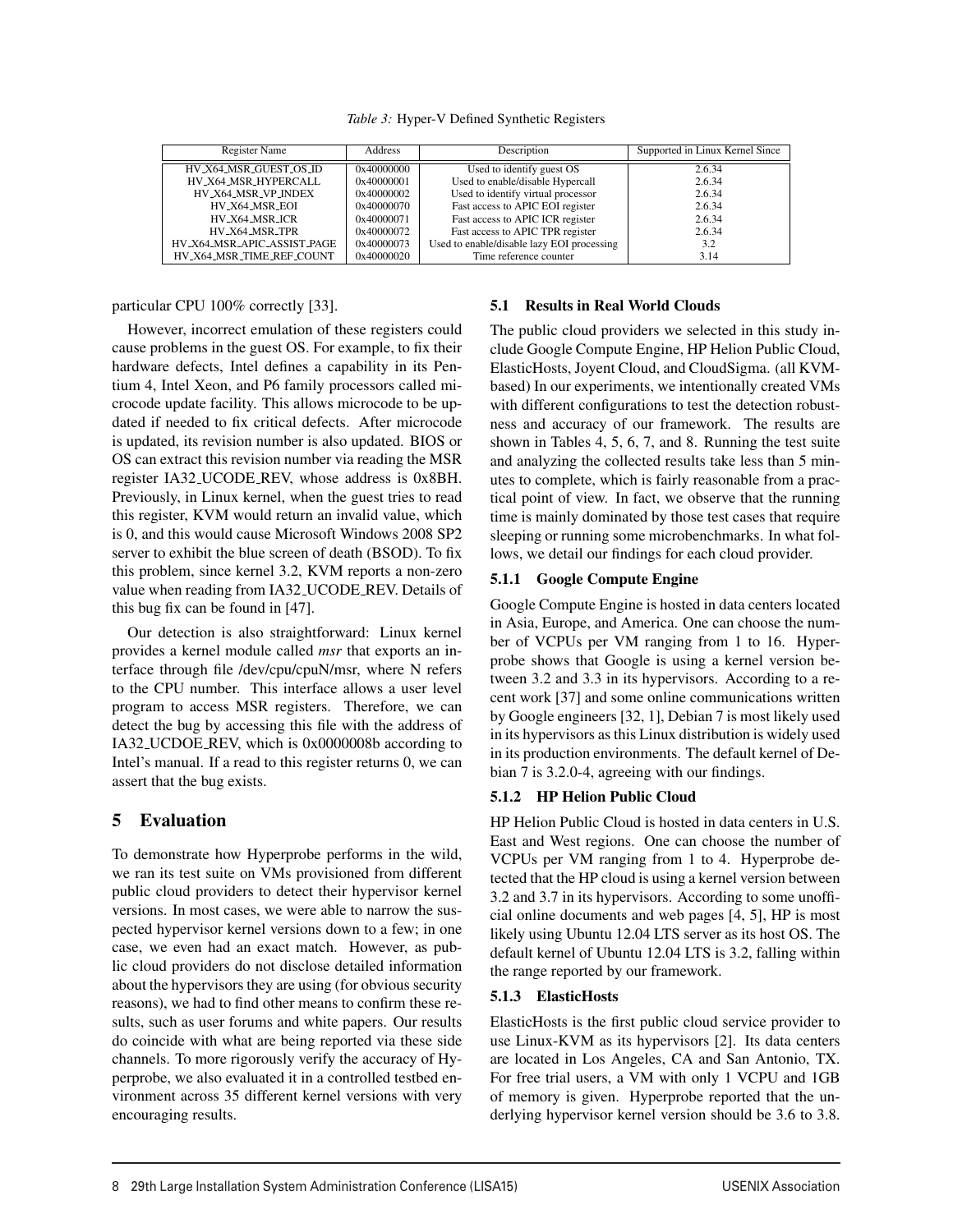| VM Name        | Zone           | Machine Type     | Image                     | <b>VCPU</b> | <b>VCPU</b> Frequency | RAM    | Disk | Min | Max               |
|----------------|----------------|------------------|---------------------------|-------------|-----------------------|--------|------|-----|-------------------|
| gg-test1       | asia-east1-a   | n1-standard-1    | SUSE SLES 11 SP3          |             | 2.50GHZ               | 3.8GB  | 10G  | 32  | 3.3               |
| gg-test2       | asia-east1-b   | $n1$ -highcpu-16 | SUSE SLES 11 SP3          | 16          | 2.50GHZ               | 14.4GB | 10G  | 39  | 3.3               |
| gg-test3       | us-central1-a  | $n1$ -highmem-16 | Debian 7 wheezy           | 16          | 2.60GHZ               | 8GB    | 104G | 32  | 3.3               |
| $gg$ -test $4$ | us-central1-b  | f1-micro         | backports Debian 7 wheezy |             | $2.60$ GHZ            | $4G$ B | 0.6G | 32  | $\overline{3}$ .3 |
| gg-test5       | europe-west1-a | n1-highmem-4     | backports Debian 7 wheezy |             | $2.60$ GHZ            | 26GB   | 10G  | 39  | 3.3               |
| gg-test6       | europe-west1-b | n1-standard-4    | Debian 7 wheezy           |             | 2.60GHZ               | 15GB   | 10G  | 32  | 3.3               |

*Table 4:* Inferring Host Kernel Version in Google Compute Engine

*Table 5:* Inferring Host Kernel Version in HP Helion Cloud (3 Month Free Trial)

| VM Name  | Region         | Zone | Size            | Image            | <b>VCPU</b> | <b>VCPU</b> Frequency | RAM             | Disk | Min | Max |
|----------|----------------|------|-----------------|------------------|-------------|-----------------------|-----------------|------|-----|-----|
| hp-test1 | <b>US East</b> | az2  | standard xsmall | SUSE SLES 11 SP3 |             | $2.4$ GHZ             | 1 <sub>GB</sub> | 20G  | 3.2 | 3.7 |
| hp-test2 | <b>US East</b> | az2  | standard xlarge | SUSE SLES 11 SP3 |             | $2.4$ GHZ             | 15GB            | 300G | 3.2 | 3.7 |
| hp-test3 | <b>US East</b> | az3  | standard large  | SUSE SLES 11 SP3 |             | $2.4$ GHZ             | 8GB             | 160G | 3.2 | 3.7 |
| hp-test4 | <b>US East</b> | az l | standard medium | SUSE SLES 11 SP3 |             | $2.4$ GHZ             | 4GB             | 80G  | 3.2 | 3.7 |
| hp-test5 | US West        | az l | standard medium | Ubuntu 10.04     |             | $2.4$ GHZ             | $4G$ B          | 80G  | 3.2 | 3.7 |
| hp-test6 | US West        | az3  | standard xlarge | Debian Wheezy 7  |             | $2.4$ GHZ             | 15GB            | 300G | 3.2 | 3.7 |

*Table 6:* Inferring Host Kernel Version in ElasticHosts Cloud (5 Day Free Trial)

| VM Name  | Location    | Image              | VCPU (Only 1 allowed for free trial) | <b>RAM</b>      | Disk    | Min | Max |
|----------|-------------|--------------------|--------------------------------------|-----------------|---------|-----|-----|
| eh-test1 | Los Angeles | Ubuntu $13.10$     | 2.8GHz                               | 1GB             | 10GB    | 3.6 | 3.8 |
| eh-test2 | Los Angeles | Cent OS Linux 6.5  | 2.8GHz                               | 512MB           | 5GB SSD | 3.6 | 3.8 |
| eh-test3 | Los Angeles | Debian Linux 7.4   | 2.8GHz                               | 512MB           | 5GB     | 3.6 | 3.8 |
| eh-test4 | Los Angeles | Ubuntu 14.04 LTS   | 2.8GHz                               | 1 <sub>GB</sub> | 10GB    | 3.6 | 3.8 |
| eh-test5 | San Antonio | Ubuntu 12.04.1 LTS | 2.5GHz                               | 1 <sub>GB</sub> | 5GB     | 3.6 | 3.8 |
| eh-test6 | San Antonio | CentOS Linux 6.5   | 2.5GHz                               | 512MB           | 10GB    | 3.6 | 3.8 |

9

For this provider, we were not able to find information to confirm if our finding is correct.

## 5.1.4 Joyent Cloud

Joyent Cloud is yet another IaaS cloud service provider that uses KVM as its hypervisors [11]. Its data centers are located in U.S. East, West, and Southwest regions, as well as in Amsterdam, Netherlands. It provides a oneyear free trial with very limited resources (i.e., 0.125 VCPU and 256MB of memory). Hyperprobe reported that the hypervisors hosting the free trial machines are using a rather old 2.6.34 kernel (an exact match).

Further investigation showed that Joyent runs a custom kernel called SmartOS in its hypervisors. It was created based on Open Solaris and Linux KVM, and we confirmed that Linux 2.6.34 is the version that Joyent engineers have ported into SmartOS [18].

## 5.1.5 CloudSigma

CloudSigma is an IaaS cloud service provider based in Zurich, Switzerland. However, its data centers are located in Washington, D.C. and Las Vegas, NV. For free trial users, only one VCPU with 2GB of memory can be obtained. Hyperprobe reported that the underlying hypervisor kernel version should be between 3.6 and 3.13.

The main reason that CloudSigma's result spans a wider range than others is its usage of AMD processors in its data centers. Our current implementation of Hyperprobe is optimized only for Intel processors. KVM includes an architecture dependent module, namely *kvmintel.ko* and *kvm-amd.ko*, for Intel and AMD, respectively. Although some features and bugs are common in both architectures, others may not be. And these architecture-specific features and bugs can further improve the accuracy of Hyperprobe's reported results. The result for CloudSigma was mainly based on the common features and bugs, and thus, Hyperprobe was not able to narrow down the kernel versions as much as it could for the Intel-based cloud providers.

## 5.1.6 Summarizing Findings in Public Clouds

We found several interesting facts about these clouds:

- Even if a cloud provider has multiple data centers spread across various geographic locations, it is very likely that they are using the same kernel version and distribution. This confirms the conventional wisdom that standardization and automation are critical to the maintainability of an IT environment as it grows more complex. Modern cloud providers' data centers are as complicated as they can get.
- Cloud providers usually do not use the latest kernel. At the time of our study, the latest stable Linux kernel is version 3.14, which was released in March 2014, and our experiments were performed in June 2014. However, we can see cloud providers like HP and ElasticHosts are still using kernels older than version 3.8, which was released in February 2013. Google and Joyent Cloud are using even older kernels. This is understandable as newer kernels might not have been extensively tested, and therefore, it could be risky to use them for production workloads.

## 5.2 Results in a Controlled Testbed

To better observe if what Hyperprobe detects is really what is deployed, we ran the same test suite in a con-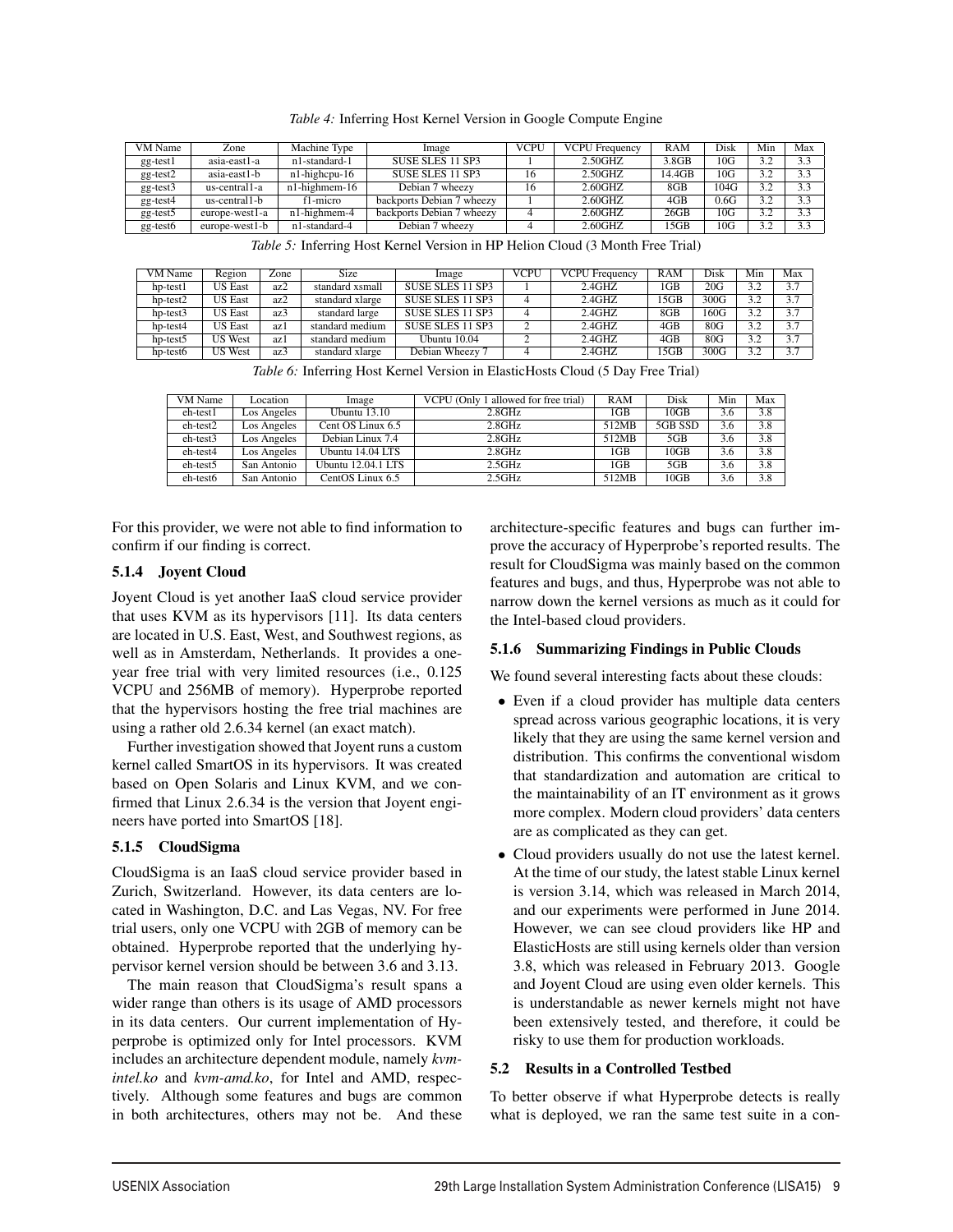| VM Name  | Location            | Image                  | VCPU (Only 1 allowed for free trial) | RAM   | Disk | Min    | Max    |
|----------|---------------------|------------------------|--------------------------------------|-------|------|--------|--------|
| iv-test1 | <b>US-East</b>      | CentOS 6.5             | 3.07GHz                              | 250MB | 16GB | 2.6.34 | 2.6.34 |
| iv-test2 | <b>US-SouthWest</b> | Ubuntu Certified 14.04 | 2.40GHz                              | 250MB | 16GB | 2.6.34 | 2.6.34 |
| iv-test3 | US-West             | CentOS 6.5             | 2.40GHz                              | 250MB | 16GB | 2.6.34 | 2.6.34 |
| iv-test4 | EU-Amsterdam        | Ubuntu Certified 14.04 | 2.40GHz                              | 250MB | 16GB | 2.6.34 | 2.6.34 |

*Table 7:* Inferring Host Kernel Version in Joyent Cloud (1 Year Free Trial)

|  |  | Table 8: Inferring Host Kernel Version in CloudSigma (7 Day Free Trial) |  |  |
|--|--|-------------------------------------------------------------------------|--|--|
|  |  |                                                                         |  |  |

| VM Name    | <i>cation</i> | Image             | VCPU (Only 1 allowed for free trial) | RAM    | Disk     | Min | Max  |
|------------|---------------|-------------------|--------------------------------------|--------|----------|-----|------|
| $cs-test1$ | Washington DC | CentOS 6.5 Server | 2.5GHz                               | $2$ GB | 10GB SSD | 3.6 | 3.13 |
| $cs-test2$ | Washington DC | Fedora 20 Desktop | $2.5\mathrm{GHz}$                    | $1$ GB | 10GB SSD | 3.6 | 3.13 |
| $cs-test3$ | Washington DC | Debian 7.3 Server | 2.5GHz                               | 512MB  | 10GB SSD | 3.6 | 3.13 |
| $cs-test4$ | Washington DC | SUSE SLES 11 SP3  | 2.5GHz                               | 2GB    | 10GB SSD | 3.6 | 3.13 |

trolled testbed environment across all the 35 major Linux kernel releases (2.6.20 to 3.14) since KVM was first introduced. The testbed is a Dell Desktop (with Intel Xeon 2.93GHz Quad-Core CPU and 2GB memory) running OpenSuSE 11.4. We used OpenSuSE 11.4 as the guest OS running a 3.14 Linux kernel. We manually compiled each of the 35 kernels and deployed it as the kernel used in our hypervisor. After each set of experiments, we shut down the guest OS and rebooted the host OS.

The results are listed in Table 9. To sum up, from Table 9, it can be seen that, among the 35 host OS kernel versions, we can find an exact match for 11 of them; for 15 of them, we can narrow down to 2 versions; for 4 of them, we can narrow down to 3 versions; for 4 of them, we can narrow down to 4 versions; and for 1 of them, we can narrow down to 5 versions.

## 6 Discussion

In this section, we discuss some potential enhancements.

#### 6.1 Other Hypervisors

Our current framework is developed for KVM, but the approach we propose should certainly work for other popular hypervisors such as Xen. In fact, we notice that KVM and Xen share many of the same features and bugs. For instance, They both support the Microsoft enlightenment feature, and we also notice that some MSR register bugs exist in both KVM and Xen. Therefore, we plan to include the support for Xen hypervisors in our framework.

Meanwhile, we are also trying to enhance our framework for closed-source hypervisors, such as VMware and Hyper-V. Even though their source codes are not available, the vendors provide a release note for each major release, which clearly states their new features. And the bugs of these hypervisors are also publicly available.

#### 6.2 Open Source

We have implemented Hyperprobe as a framework, which includes different test cases, but each test case is totally separated from all the other test cases. In other words, each test case can be developed separately. Such

*Table 9:* Inferring Results in a Controlled Testbed

| Kernel              | Reported Min        | <b>Reported Max</b> | Accuracy                |
|---------------------|---------------------|---------------------|-------------------------|
| 2.6.20              | 2.6.20              | 2.6.21              | 2 versions              |
| 2.6.21              | 2.6.21              | 2.6.21              | exact match             |
| 2.6.22              | 2.6.21              | 2.6.22              | 2 versions              |
| 2.6.23              | 2.6.23              | 2.6.24              | 2 versions              |
| 2.6.24              | 2.6.23              | 2.6.24              | 2 versions              |
| 2.6.25              | 2.6.25              | 2.6.25              | exact match             |
| 2.6.26              | 2.6.25              | 2.6.27              | 3 versions              |
| 2.6.27              | 2.6.27              | 2.6.27              | exact match             |
| 2.6.28              | 2.6.27              | 2.6.29              | 3 versions              |
| 2.6.29              | 2.6.27              | 2.6.29              | 3 versions              |
| 2.6.30              | 2.6.30              | 2.6.30              | exact match             |
| 2.6.31              | 2.6.31              | 2.6.31              | exact match             |
| $2.\overline{6.32}$ | 2.6.32              | $2.\overline{6.33}$ | 2 versions              |
| 2.6.33              | $2.\overline{6.32}$ | 2.6.33              | 2 versions              |
| 2.6.34              | 2.6.34              | $2.\overline{6.34}$ | exact match             |
| 2.6.35              | 2.6.35              | 2.6.36              | 2 versions              |
| 2.6.36              | 2.6.35              | $2.\overline{6.36}$ | 2 versions              |
| 2.6.37              | 2.6.35              | 2.6.38              | 4 versions              |
| 2.6.38              | 2.6.38              | 2.6.38              | exact match             |
| 2.6.39              | 2.6.38              | 3.1                 | 4 versions              |
| $\overline{3.0}$    | 2.6.38              | $\overline{3.1}$    | 4 versions              |
| $\overline{3.1}$    | $\overline{3.1}$    | $\overline{3.1}$    | exact match             |
| 3.2                 | 3.2                 | 3.3                 | 2 versions              |
| 3.3                 | 3.3                 | $\overline{3.3}$    | exact match             |
| $\overline{3.4}$    | $\overline{3.3}$    | $\overline{3.4}$    | 2 versions              |
| $\overline{3.5}$    | 3.3                 | 3.7                 | 5 versions              |
| 3.6                 | $\overline{3.6}$    | 3.7                 | 2 versions              |
| $\overline{3.7}$    | $\overline{3.6}$    | $\overline{3.7}$    | 2 versions              |
| $\overline{3.8}$    | 3.6                 | $\overline{3.8}$    | $\overline{3}$ versions |
| 3.9                 | 3.6                 | 3.9                 | 4 versions              |
| 3.10                | 3.10                | 3.11                | 2 versions              |
| 3.11                | 3.10                | 3.11                | 2 versions              |
| 3.12                | 3.12                | 3.13                | 2 versions              |
| 3.13                | 3.13                | 3.13                | exact match             |
| 3.14                | $\overline{3.14}$   | $\frac{3.14}{2.14}$ | exact match             |

a key property allows it to meet one of our design goals: extensible. In fact, we plan to make it open source, so that we can rely on a community of users to use it and contribute additional test cases. The more vantage points (i.e., test cases) we have, the better precision our detection result can achieve. And this will certainly accelerate our development process and our support for the other hypervisors.

## 7 Related Work

10

We survey related work in two categories: detection of a specific hypervisor and attacks against hypervisors.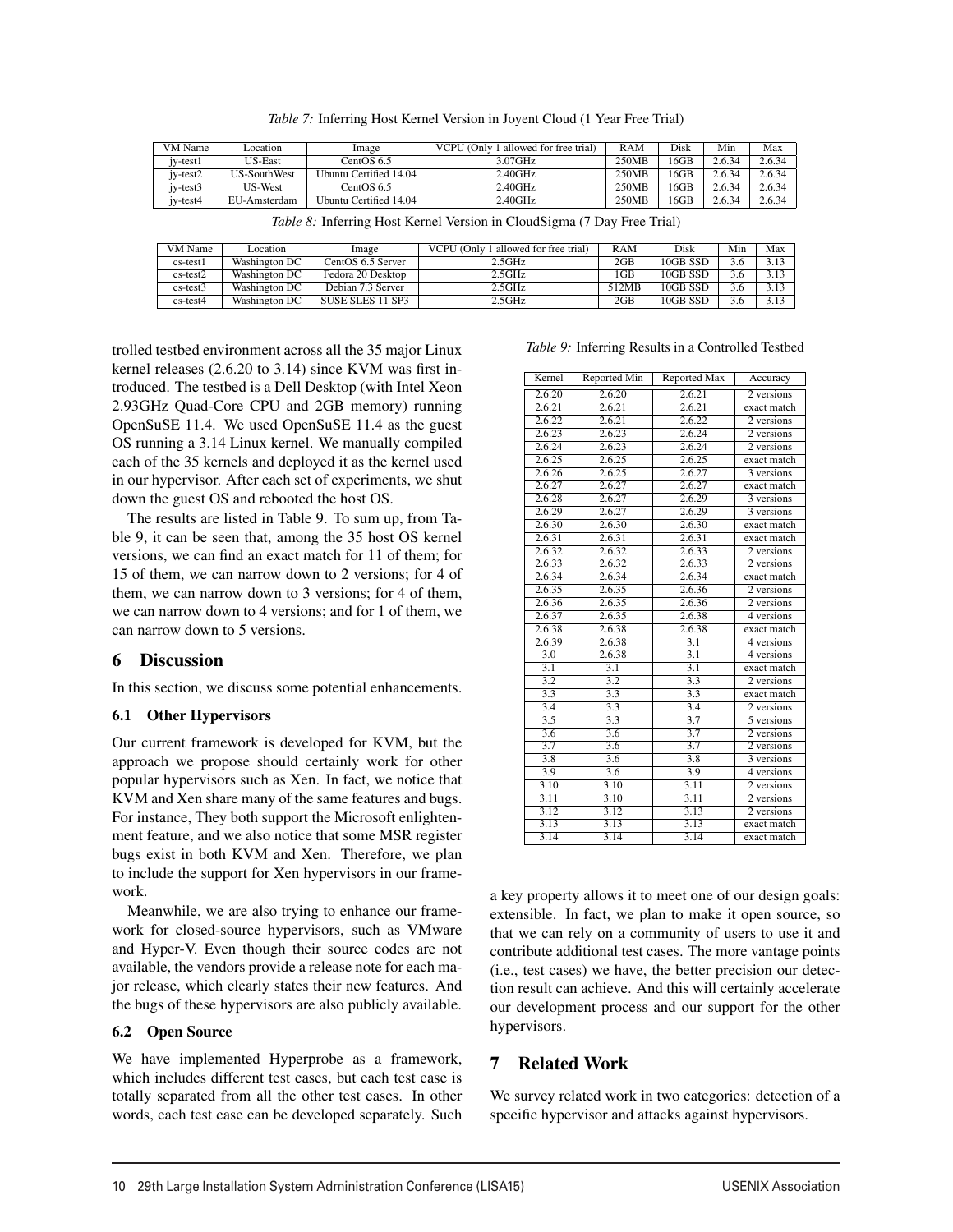#### 7.1 Detection of Hypervisors

Since virtualization has been widely used for deploying defensive solutions, it is critical for attackers to be able to detect virtualization, i.e., detect the existence of a hypervisor. To this end, several approaches have been proposed for detecting the underlying hypervisors and are briefly described as follows.

RedPill [44] and Scooby Doo [34] are two techniques proposed to detect VMware, and they both work because VMware relocates some sensitive data structures such as Interrupt Descriptor Table (IDT), Global Descriptor Table (GDT), and Local Descriptor Table (LDT). Therefore, one can examine the value of the IDT base, if it exceeds a certain value or equals a specific hardcoded value, then one assumes that VMware is being used. However, these two techniques are both limited to VMware detection and are not reliable on machines with multi-cores [41]. By contrast, the detection technique proposed in [41] is more reliable but only works on Windows guest OSes. Their key observation is that because LDT is not used by Windows, the LDT base would be zero in a conventional Windows system but non-zero in a virtual machine environment. Therefore, one can simply check for a non-zero LDT base on Windows and determine if it is running in VMware environment.

A variety of detection techniques based on timing analysis have also been proposed in [25, 23].The basic idea is that some instructions (e.g., RDMSR) are intercepted by hypervisors and hence their execution time is longer than that on a real machine. One can detect the existence of a hypervisor by measuring the time taken to execute these instructions. Note that all these previous works can only detect the presence of a hypervisor and/or its type, but none are able to retrieve more detailed information about the underlying hypervisor, such as its kernel version.

#### 7.2 Attacks against Hypervisors

Modern hypervisors often have a large code base, and thus, are also prone to bugs and vulnerabilities. Considering a hypervisor's critical role in virtualized environments, it has been a particularly attractive target for attackers. Vulnerabilities in hypervisors have been exploited by attackers, as demonstrated in prior work [35, 21]. Perez-Botero et al. [39] characterized various hypervisor vulnerabilities by analyzing vulnerability databases, including SecurityFocus [10] and NIST's Vulnerability Database [9]. Their observation is that almost every part of a hypervisor could have vulnerabilities. Ormandy [38] classified the security threats against hypervisors into three categories: total compromise, partial compromise, and abnormal termination. A total compromise means a privilege escalation attack from a guest OS to the hypervisor/host. A partial compromise refers to information leakage. An abnormal termination denotes the shut down of a hypervisor caused by attackers. According to the definition above, gaining hypervisor information by Hyperprobe belongs to a partial compromise.

## 8 Conclusion

In this paper, we investigated the reverse information retrieval problem in a virtualized environment. More specifically, we coined the term virtual machine extrospection (VME) to describe the procedure of retrieving the hypervisor information from within a guest OS. As a first step towards VME, we presented the design and development of the Hyperprobe framework. After analyzing the seven-year evolution of Linux KVM development, including 35 kernel versions and approximately 3485 KVM related patches, we implemented test cases based on 19 hypervisor features and 20 bugs. Hyperprobe is able to detect the underlying hypervisor kernel version in less than five minutes with a high accuracy. To the best of our knowledge, we are the first to study the problem of detecting host OS kernel version from within a VM. Our framework generates promising results in five real clouds, as well as in our own testbed.

#### References

- [1] Bringing debian to google compute engine. http: //googleappengine.blogspot.com/2013/05/ bringing-debian-to-google-compute-engine\_ 9.html.
- [2] Elastichosts wiki page. <http://en.wikipedia.org/> wiki/ElasticHosts.
- [3] Google compute engine. <https://cloud.google.com/> products/compute-engine/.
- [4] Hp cloud os faqs. <http://docs.hpcloud.com/> cloudos/prepare/faqs/.
- [5] Hp cloud os support matrix for hardware and software. <http://docs.hpcloud.com/cloudos/prepare/> supportmatrix/.
- [6] Hypervisor top-level functional specification 2.0a: Windows server 2008 r2. <http://www.microsoft.com/en-us/> download/details.aspx?id=18673.
- [7] Hypervisor top-level functional specification 3.0a: Windows server 2012. <http://www.microsoft.com/en-us/> download/details.aspx?id=39289.
- [8] Joyent. <http://www.joyent.com/>.
- [9] National vulnerability database. <http://nvd.nist.gov/>.
- [10] Security focus. <http://www.securityfocus.com/>.
- [11] Virtualization performance: Zones, kvm, xen. http: //dtrace.org/blogs/brendan/2013/01/11/ virtualization-performance-zones-kvm-xen/.
- [12] ADAMS, K., AND AGESEN, O. A comparison of software and hardware techniques for x86 virtualization. *Proceedings of the 11th international conference on Architectural Support for Programming Languages and Operating Systems (ASPLOS) 41*, 11 (2006), 2–13.